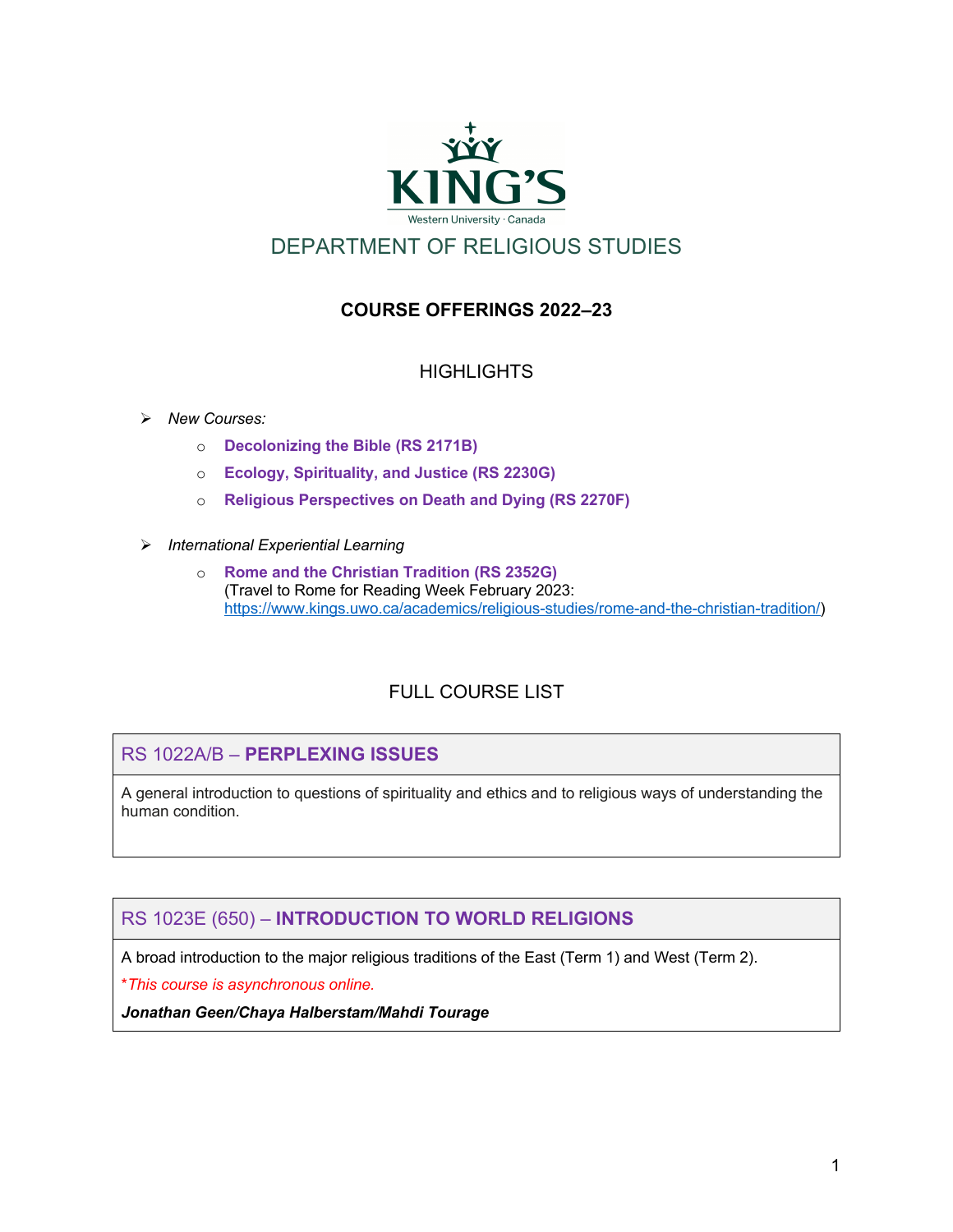# RS 1027E – **INTRODUCTION TO CATHOLIC CHRISTIANITY**

A comprehensive overview of Catholic Christianity, its historical development, and major concepts, themes, and current questions.

#### *Mark Yenson*

# RS 1033A/B – **THE MEANING OF LIFE AT THE MOVIES**

An exploration of religious themes and questions in selected contemporary films.

# RS 2134B – **MODERN MORAL DILEMMAS**

An exploration of contemporary morally challenging issues ranging from euthanasia and scarce resource allocation in the midst of a pandemic, to the ethical treatment of animals and the environment in a consumerist world.

#### *Carolyn Chau*

#### RS 2163A (270) – **"AN EYE FOR AN EYE": BIBLICAL FOUNDATIONS OF CRIME AND PUNISHMENT**

What influence does biblical and pre-biblical legal thought have on our thinking about crime and punishment today? This course explores ancient, religious structures of crime and punishment by looking closely at stories of biblical criminals.

*Blended*

*Chaya Halberstam*

# RS 2171B – **DECOLONIZING THE BIBLE**

This course will explore some of the ways the Bible has been used to support colonial, racist, antisemitic, and genocidal ideologies, and violence. It will also look at how the Bible may be reappropriated by the very groups it was used to oppress.

*Chaya Halberstam*

## RS 2181B – **SCIENCE AND RELIGION**

An examination of the two dominant 'world views' in modern life, including their similarities and historical conflicts, and how they might (or might not) be compatible in the life of a modern person.

*Jonathan Geen*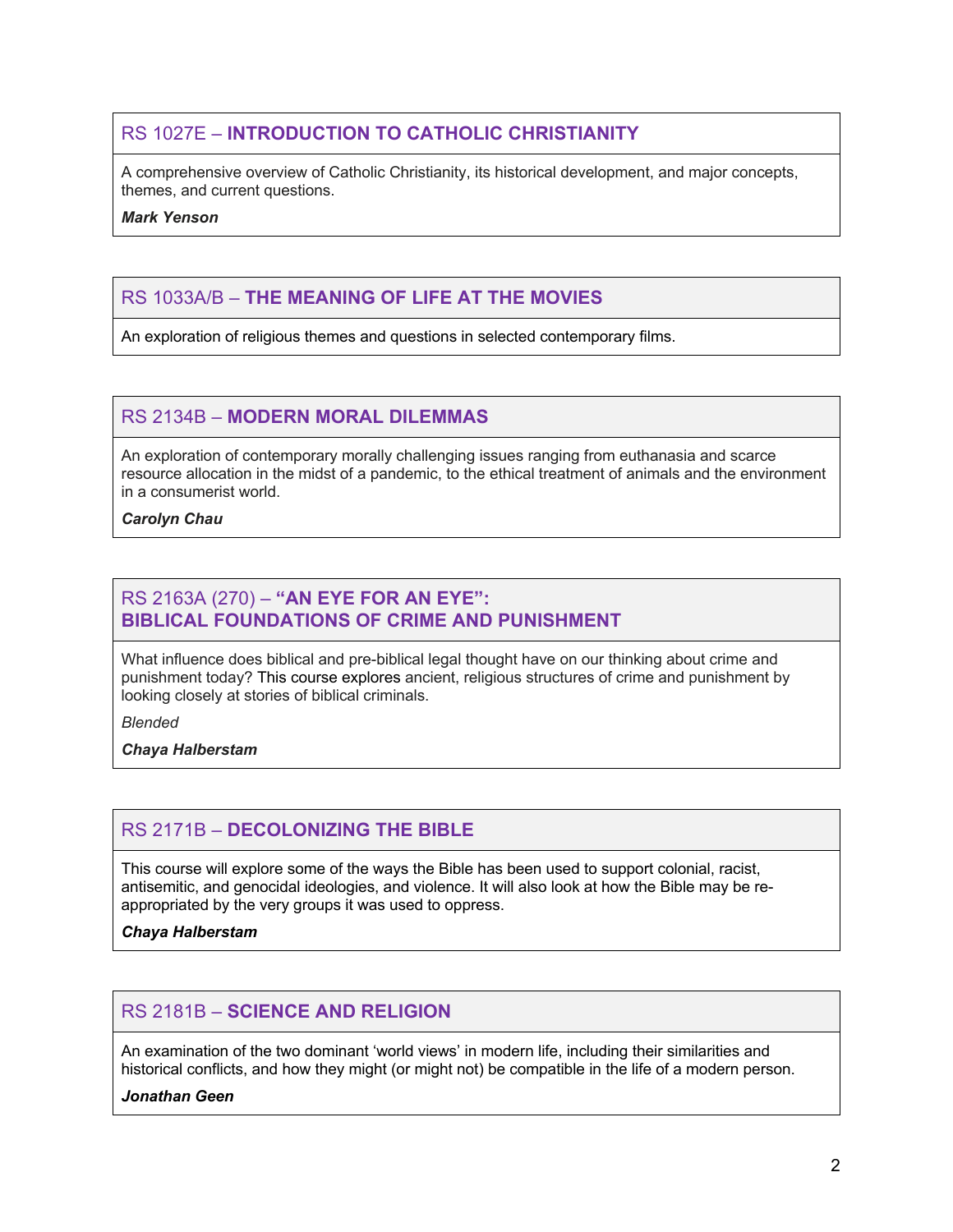# RS 2200F – **APPROACHES TO THE STUDY OF RELIGION**

An introduction to the interdisciplinary study of religion, from anthropological, sociological, feminist, post-colonial, and other perspectives.

*Mahdi Tourage*

# RS 2201F – **INTRODUCTION TO THE BIBLE: THE OLD TESTAMENT**

A historical and literary exploration of the Old Testament/Hebrew Bible and contemporary approaches to interpretation.

*Julius-Kei Kato*

# RS 2202G – **INTRODUCTION TO THE BIBLE: THE NEW TESTAMENT**

An introduction to the distinctive Scriptures of Christianity and to the interpretative methods employed by ancient and contemporary readers of these books.

*Julius-Kei Kato*

## RS 2203G - **INTRODUCTION TO EASTERN RELIGIONS**

An introductory survey of some of the most interesting aspects of religious traditions from India, China and Japan.

*Jonathan Geen*

## RS 2204F – **JUDAISM AND ISLAM**

An introductory study of the history, beliefs, and practices of Judaism and Islam.

*Gyongyi Hegedus*

## RS 2207E – **CHRISTIAN ETHICS: ISSUES AND CHALLENGES**

An introduction to the foundations of Catholic Christian ethics and the critical engagement of challenging moral issues in the contemporary world.

#### *Carolyn Chau*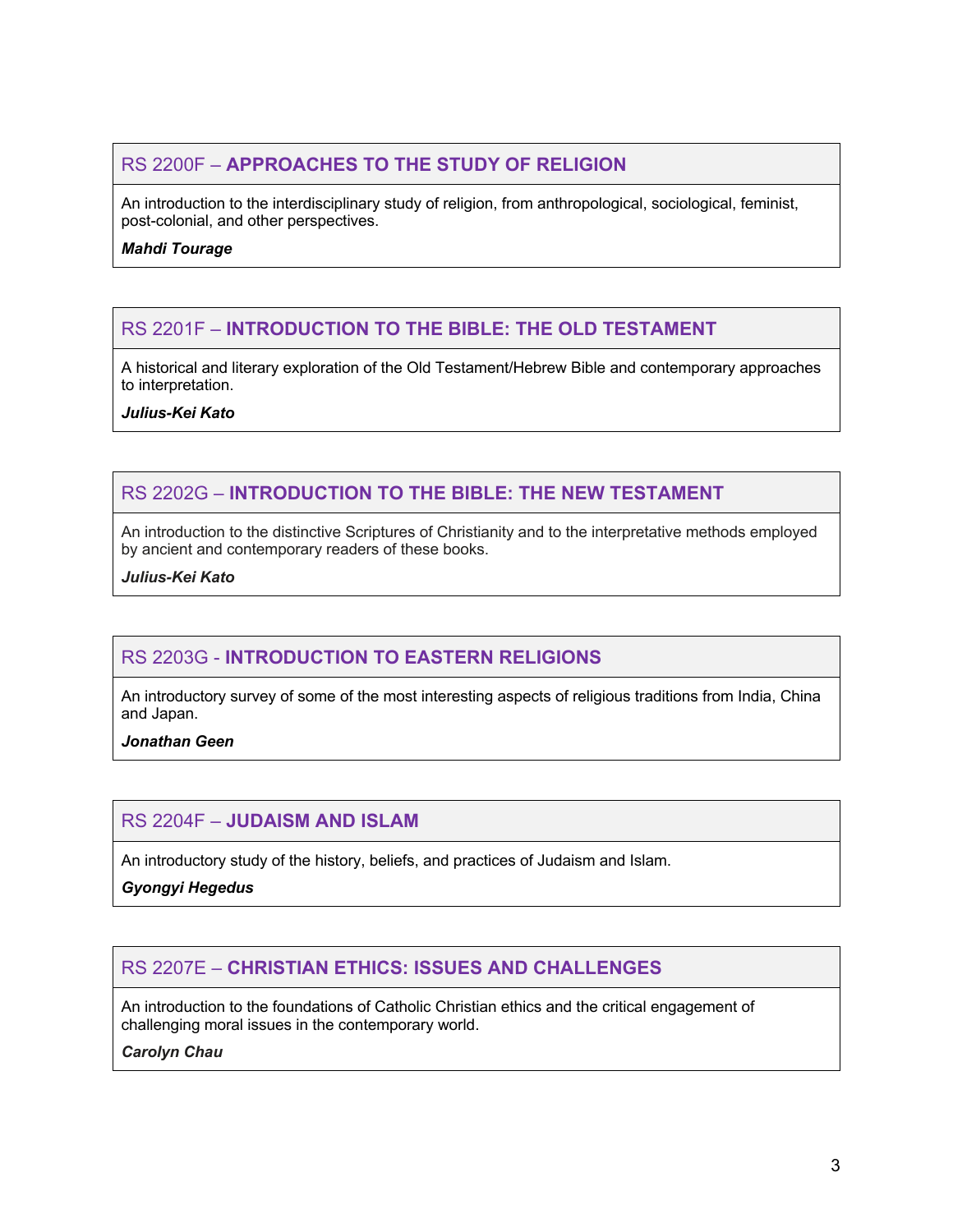# RS 2218E – **INTRODUCTION TO CHRISTIANITY**

A survey of the origins and historical development of Christianity.

*Julius-Kei Kato*

# RS 2230G – **ECOLOGY, SPIRITUALITY, AND JUSTICE**

An examination of the relationship between spiritual practices and the environment through lenses of social justice. How do spirituality and spiritual practices offer ways to reframe our relationship to our natural world at a time of intensifying climate and economic crises?

*This course is cross-listed with SJPS 2230G*

# RS 2270F – **RELIGIOUS PERSPECTIVES ON DEATH AND DYING**

An exploration of diverse religious perspectives on death, dying, and the afterlife, and the practices and rituals connected to death and dying.

*This course is cross-listed with THANATOLOGY 2270F*

# RS 2271G – **WHY THE CHURCH?**

An exploration of Catholic understandings of the church, its mission, and its relation to culture, human well-being and social transformation.

*Carolyn Chau*

# RS 2272F – **THE CHURCH AT PRAYER**

An exploration of the prayer, sacraments, and rituals of Catholicism in historical and contemporary context.

*Mark Yenson*

## RS 2276F – **BUDDHIST MEDITATION**

An introduction to basic Buddhist teachings, and the various styles of meditation that developed in India, Sri Lanka, Tibet, China and Japan, as well as modern scientific studies of the effects of Buddhist meditation.

#### *Jonathan Geen*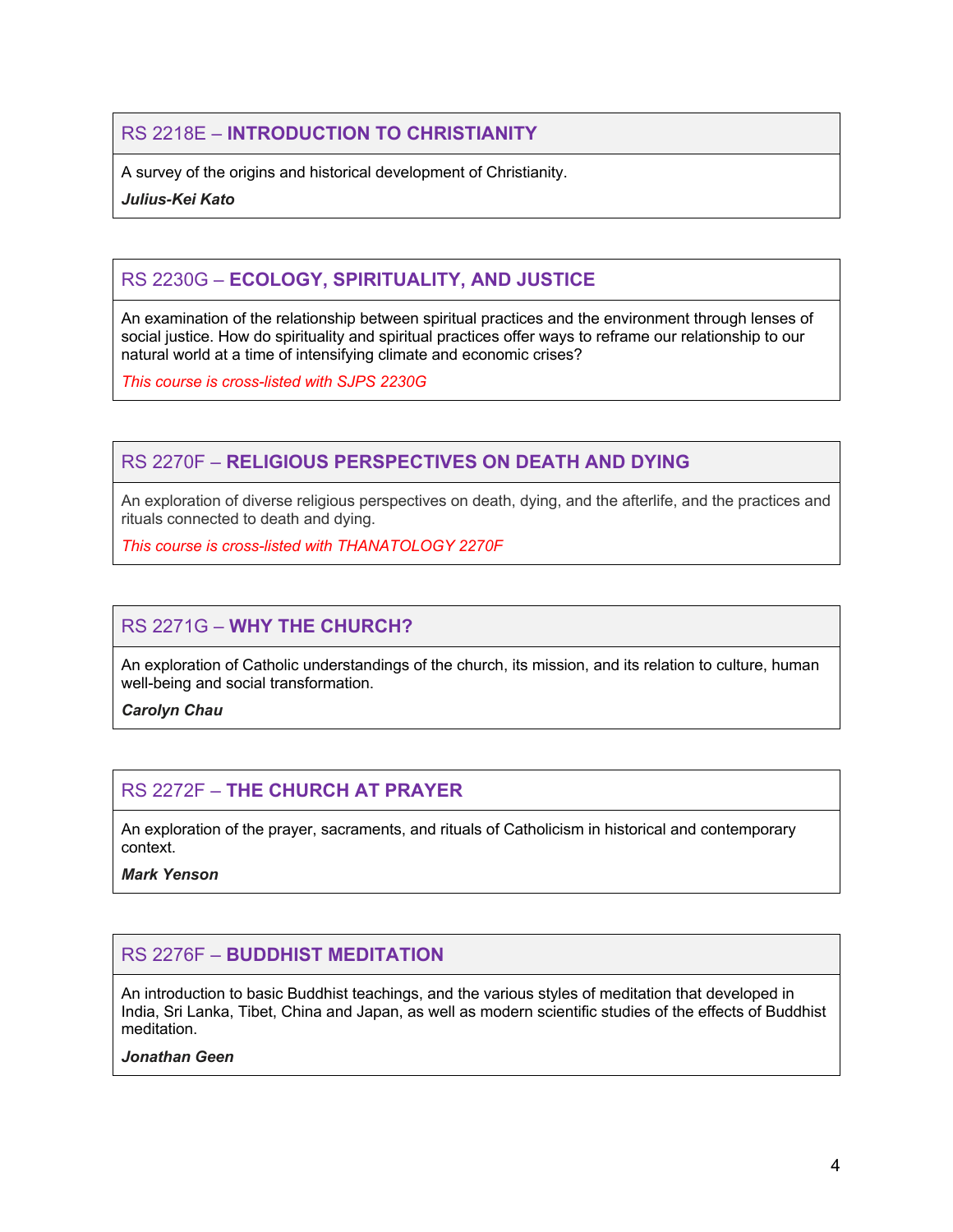## RS 2285F – **INTRODUCTION TO ISLAM**

An introduction to Islam, its origins, main beliefs and practices and the diversity of modern Islam and its responses to the modern world

#### *Mahdi Tourage*

## RS 2289G – **YOGA IN THE INDIAN TRADITION**

This course examines a wide variety of beliefs and practices that fall under the rubric of 'Yoga', from its earliest sources up to the creation of modern yoga studios.

*Jonathan Geen*

# RS 2294F – **THE MEANING OF JESUS**

An exploration of the figure of Jesus of Nazareth, including historical roots, the development of Christian interpretations, and contemporary religious, cultural, and political significance.

*Mark Yenson*

## RS 2345F – **BIBLICAL STORYTELLING**

A literary exploration of stories of the Hebrew Bible, how they have been read in Judaism and Christianity and contemporary interpretations.

*Chaya Halberstam*

## RS 2352G – **ROME AND THE CHRISTIAN TRADITION**

An exploration of the intersections of religious practice and belief, art and architecture, politics, and culture through a 9-day tour of Rome and Assisi, Italy (Reading Week, February 2022).

*International Experiential Learning. King's students registered in this course are eligible for the King's International Study Award. For more information, contact jkato@uwo.ca*

*https://www.kings.uwo.ca/academics/religious-studies/rome-and-the-christian-tradition/*

*Julius-Kei Kato*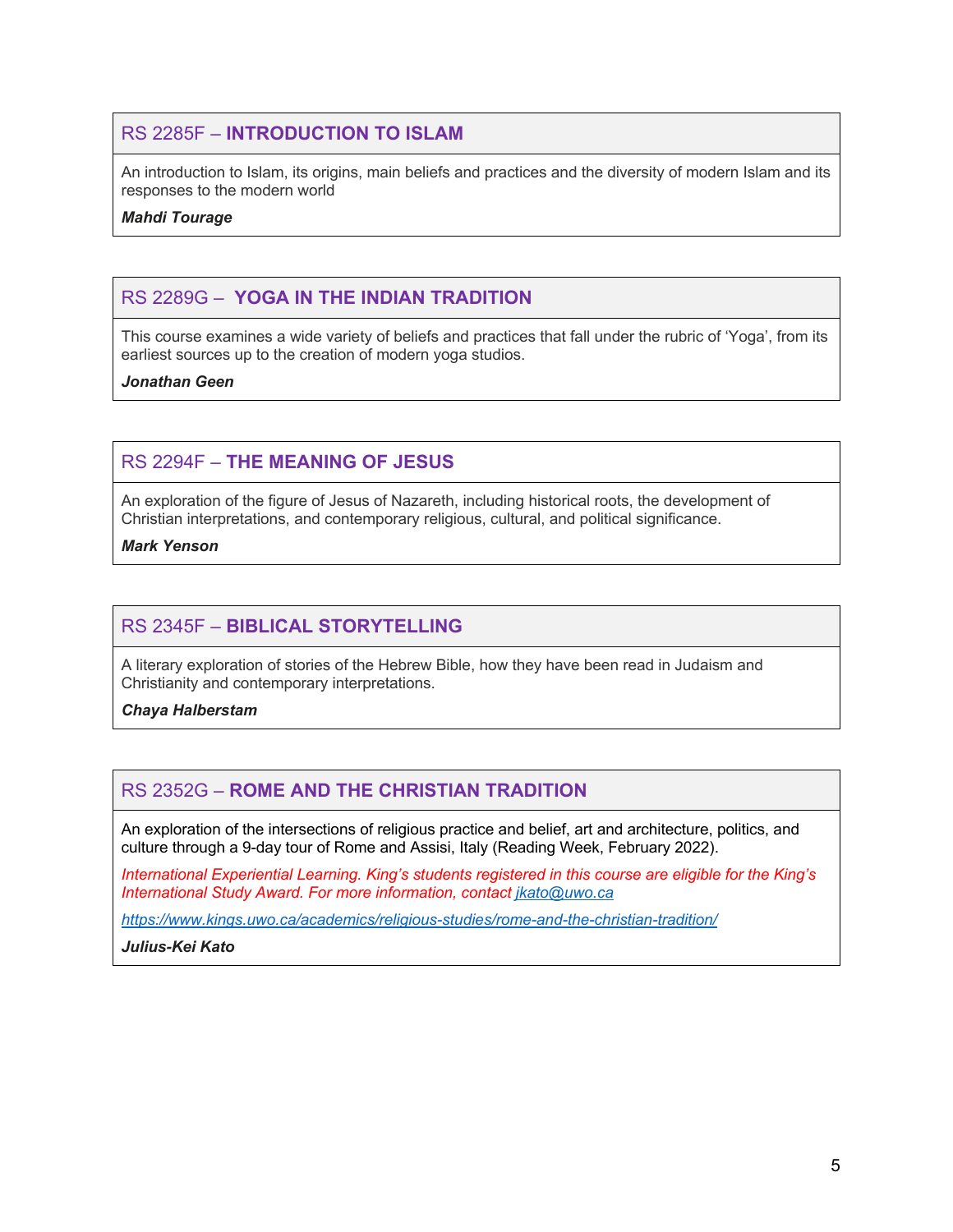#### RS 2502G – **GENDER IN ISLAM**

This course examines Islam's social, institutional, and historical expressions through the prism of gender.

*Mahdi Tourage*

# RS 3180F – **CENSORED SCRIPTURES**

An exploration of the volatile world of the early Christians, groups outlawed as "heretics," and the texts they produced.

*Julius-Kei Kato*

# RS 3300G – **BASIC ISSUES IN RELIGION**

How does religious belief meet the challenges posed by modern science, the social sciences and contemporary philosophy?

*Carolyn Chau*

## RS 3360F - **ISLAM, JUSTICE AND PEACE**

An examination of Muslim conceptualizations and expressions of justice and peace in historical and modern context, including contemporary issues of social, gender, racial, and environmental justice.

*Cross-listed with SJPS 3360F*

*Mahdi Tourage*

## RS 3451F - **RELIGION AND CONFLICT RESOLUTION**

This course introduces a variety of theoretical and practical perspectives on the role religion plays in international conflict resolution and peace building.

*Cross-listed with SJPS 3451F*

*Megan Shore*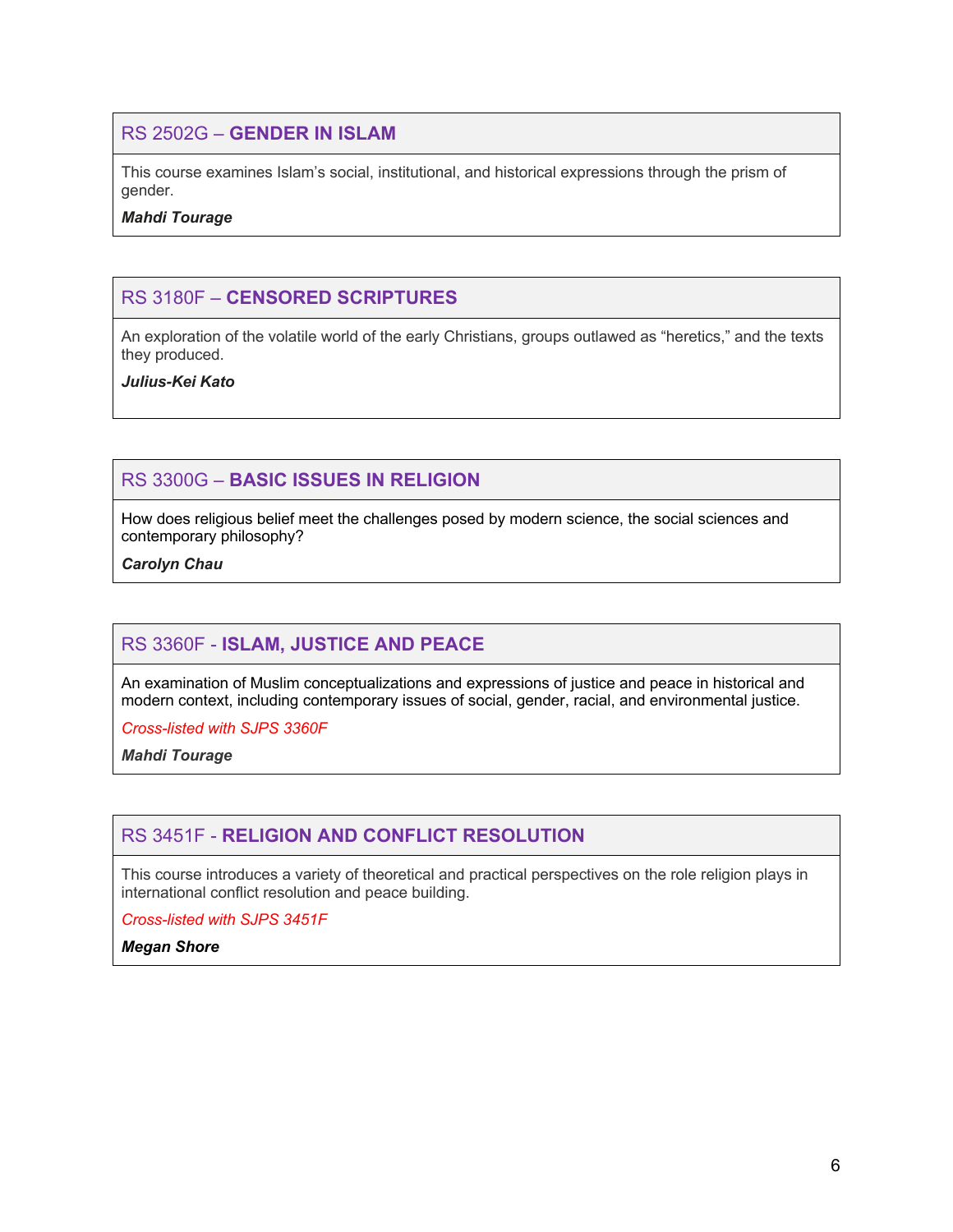# RS 3453F – **SUFFERING, GRIEF, AND INJUSTICE**

This course explores the biblical book of Job, and the way literature, art, and film have re-imagined Job to make sense of the experience of suffering, grief, and injustice.

*Chaya Halberstam*

# CATHOLIC STUDIES FOR TEACHERS

## RS 2208U (270) – **CATHOLIC EDUCATION IN PRACTICE – SERVICE LEARNING PROJECT**

*Seminar on the philosophy, methods, and practices of Catholic education. Pacticum placements will be worked out with the CST Placement Coordinator.*

*Bret Babington*

#### RS 3308U (270) - **CATHOLIC EDUCATION IN PRACTICE – SERVICE LEARNING PROJECT**

*Seminar on the philosophy, methods, and practices of Catholic education. Pacticum placements will be worked out with the CST Placement Coordinator.*

*Bret Babington*

## RS 4408Y (270) - **CATHOLIC EDUCATION IN PRACTICE – SERVICE LEARNING PROJECT**

*Seminar on the philosophy, methods, and practices of Catholic education. Pacticum placements will be worked out with the CST Placement Coordinator.*

#### *Bret Babington*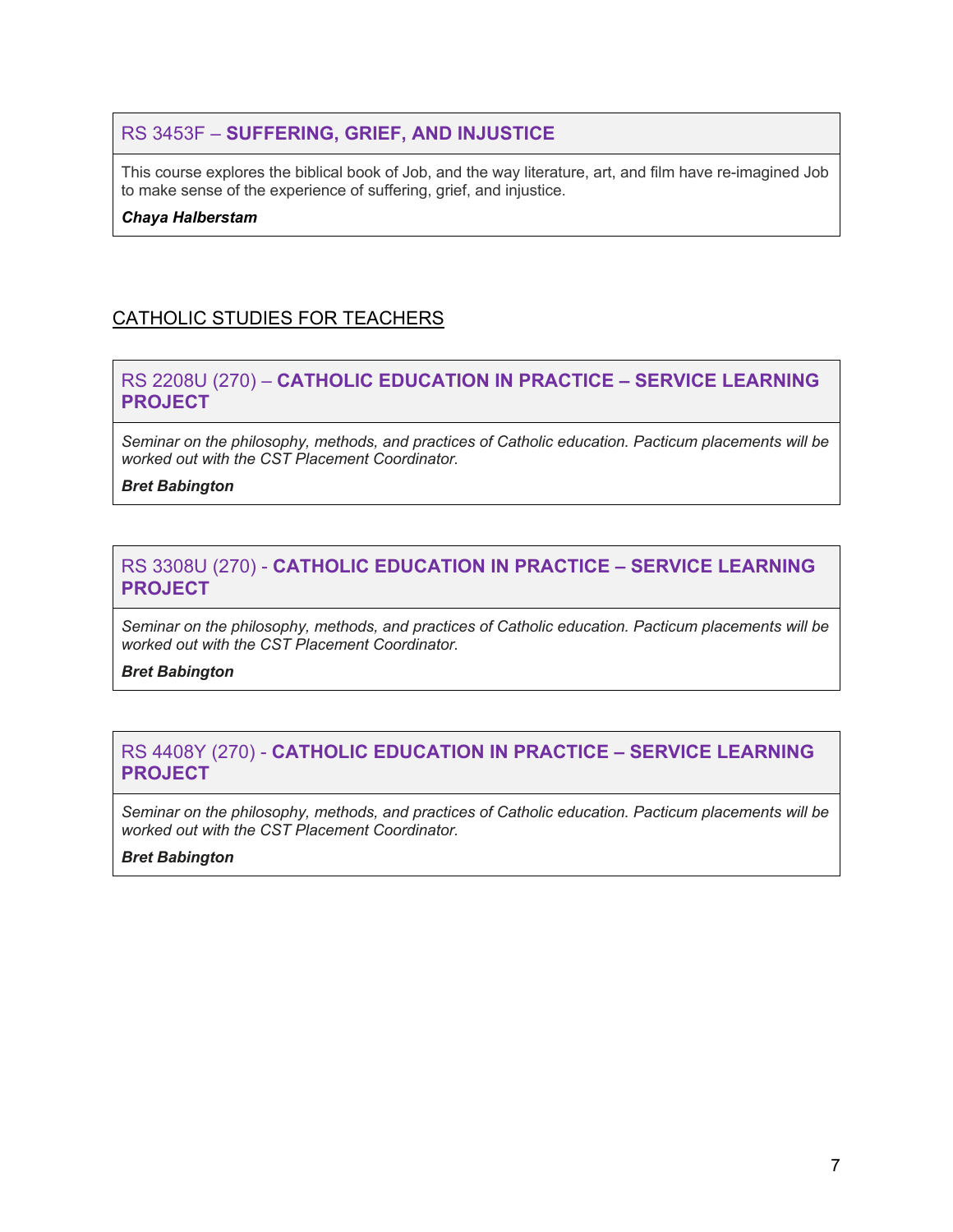#### RELIGIOUS STUDIES COURSES AT ST PETER'S SEMINARY

#### RS 2238F – **FUNDAMENTAL MORAL THEOLOGY**

An exploration of the fundamental concepts of the Catholic moral tradition in light of the Second Vatican Council.

*(Anti-requisite: RS 2207E)*

*Fr. Jason Kuntz*

# RS 2239G – **CHRISTIAN BIOETHICS**

A specialized course concerning Catholic moral principles with clinical/ pastoral applications for a pluralistic world. Topics: reproduction issues, abortion, organ transplants, genetics, death and dying, resource allocation, and global ethics.

*Fr. Jason Kuntz*

# RS 2241G – **FAITH AND CULTURE**

A study of the interaction between modern culture and Christian faith, including faith's relation to sscience, technology, environment, law, and human rights.

*Fr. Denis Grecco*

## RS 2250E – **HISTORY OF THE ROMAN CATHOLIC CHURCH**

The historical character of the Church. Chronological survey of the main developments of the Apostolic Age to Vatican Council I.

*Fr. John Comiskey*

## OTHER COURSES OF INTEREST

## ENG 2239E – **SURVEY OF NOTED CATHOLIC AUTHORS**

A survey of fiction and poetry by noted Catholic authors from around the world, including in translation. This course focuses on literary engagements with the Catholic tradition of art, architecture, theology, and spiritual practices (such as pilgrimage), as well as with broader social issues, such as decolonization and social justice.